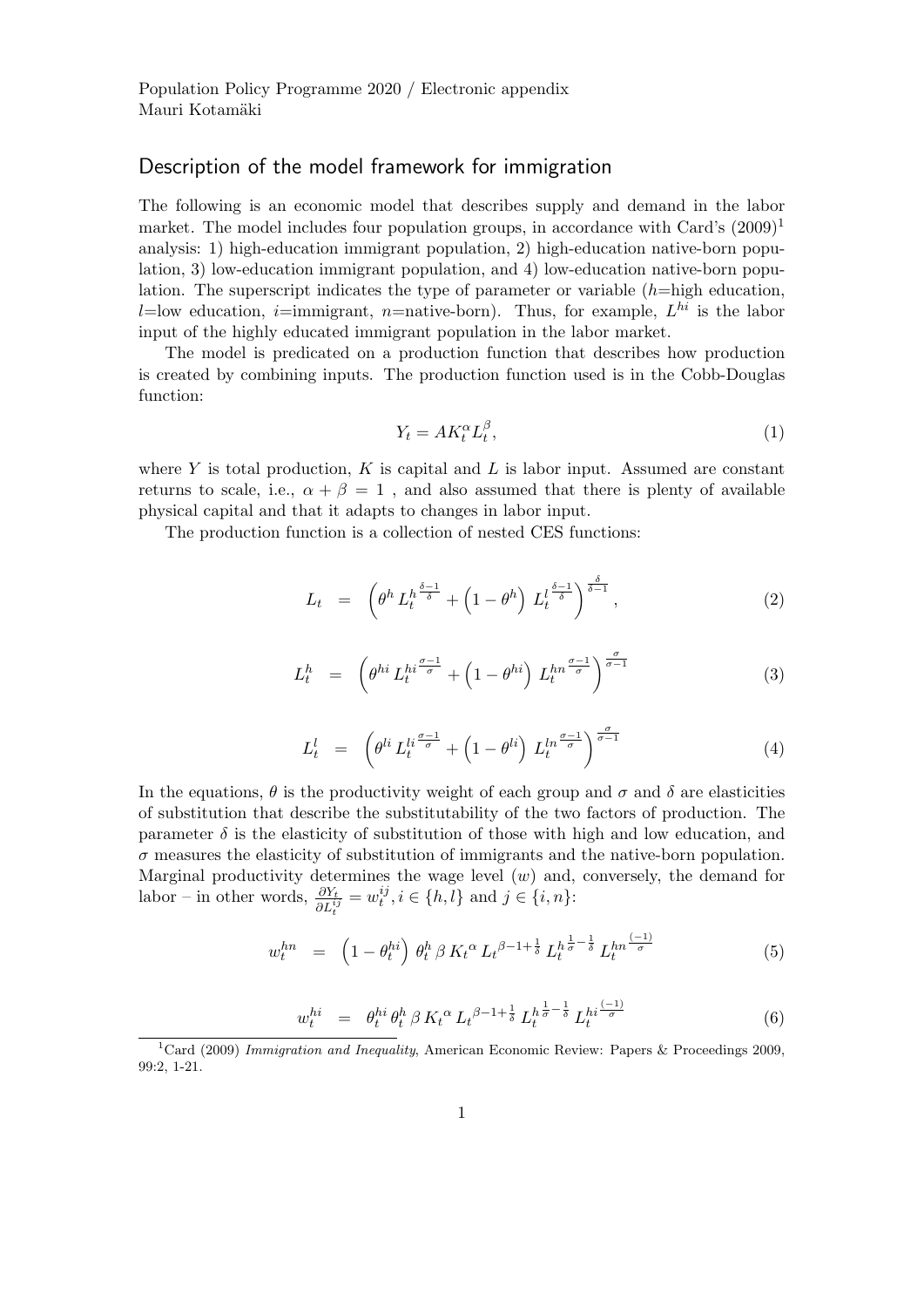$$
w_t^{ln} = \left(1 - \theta_t^{li}\right) \left(1 - \theta_t^h\right) \beta K_t^{\alpha} L_t^{\beta - 1 + \frac{1}{\delta}} L_t^{l \frac{1}{\sigma} - \frac{1}{\delta}} L_t^{ln \frac{(-1)}{\sigma}}
$$
(7)

$$
w_t^{li} = \theta_t^{li} \left( 1 - \theta_t^h \right) \beta K_t^{\alpha} L_t^{\beta - 1 + \frac{1}{\delta}} L_t^{l \frac{1}{\sigma} - \frac{1}{\delta}} L_t^{li \frac{(-1)}{\sigma}}
$$
 (8)

The description of supply of labor is somewhat simpler than demand and is determined by the individual optimization problem, where an individual maximizes their utility from consumption and the disutility of working subject to budget constraint.

$$
\max_{l_t^{ij}} u(c_t^{ij}, l_t^{ij}) = \frac{(c_t^{ij})^{1-e}}{1-e} - \gamma^{ij} \frac{(l_t^{ij})^{1+\phi}}{1+\phi}
$$
(9)

$$
c_t^{ij} = w_t^{ij} l_t^{ij}, \qquad (10)
$$

where c refers to consumption, e is the parameter that defines risk aversion,  $\phi$  is the inverse of the Frisch elasticity of labor supply and  $\gamma$  is the parameter that defines the ratio of the utility of consumption and the disadvantages of working. The result is a set of simple labor supply functions:

s.t.

$$
l_t^{hn} = \left(\frac{1}{\gamma_t^{hn}}\right)^{\frac{1}{\phi+e}} w_t^{hn\frac{1-e}{\phi+e}} \tag{11}
$$

$$
l_t^{hi} = \left(\frac{1}{\gamma_t^{hi}}\right)^{\frac{1}{\phi+e}} w_t^{hi \frac{1-e}{\phi+e}} \tag{12}
$$

$$
l_t^{ln} = \left(\frac{1}{\gamma_t^{ln}}\right)^{\frac{1}{\phi+e}} w_t^{ln\frac{1-e}{\phi+e}}
$$
\n(13)

$$
l_t^{li} = \left(\frac{1}{\gamma_t^{li}}\right)^{\frac{1}{\phi+e}} w_t^{li\frac{1-e}{\phi+e}} \tag{14}
$$

The labor supply functions for the national economy are obtained by combining the labor supply of an individual (lowercase letter) and the size of the population  $(N^{ij})$ :

$$
L_t^{hn} = l_t^{hn} N_t^{hn} \tag{15}
$$

$$
L_t^{hi} = l_t^{hi} N_t^{hi} \tag{16}
$$

$$
L_t^{ln} = l_t^{ln} N_t^{ln} \tag{17}
$$

$$
L_t^{li} = l_t^{li} N_t^{ln} \tag{18}
$$

The labor market balances are found at the intersections of labor supply and demand.